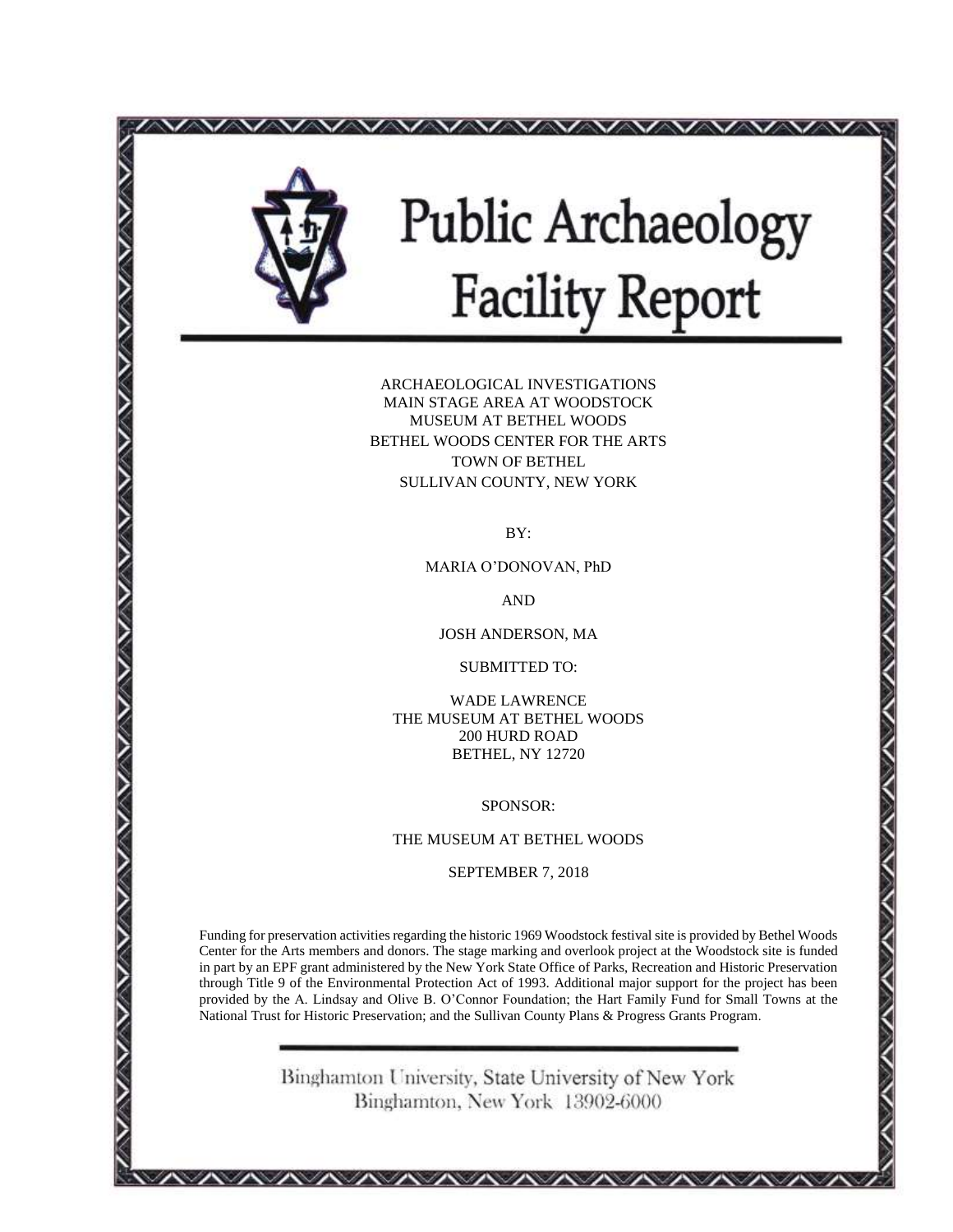# **TABLE OF CONTENTS**

# **List of Figures**

| Figure 8. Project Map showing archaeological testing areas, cultural features, and possible alternative locations for |  |
|-----------------------------------------------------------------------------------------------------------------------|--|
|                                                                                                                       |  |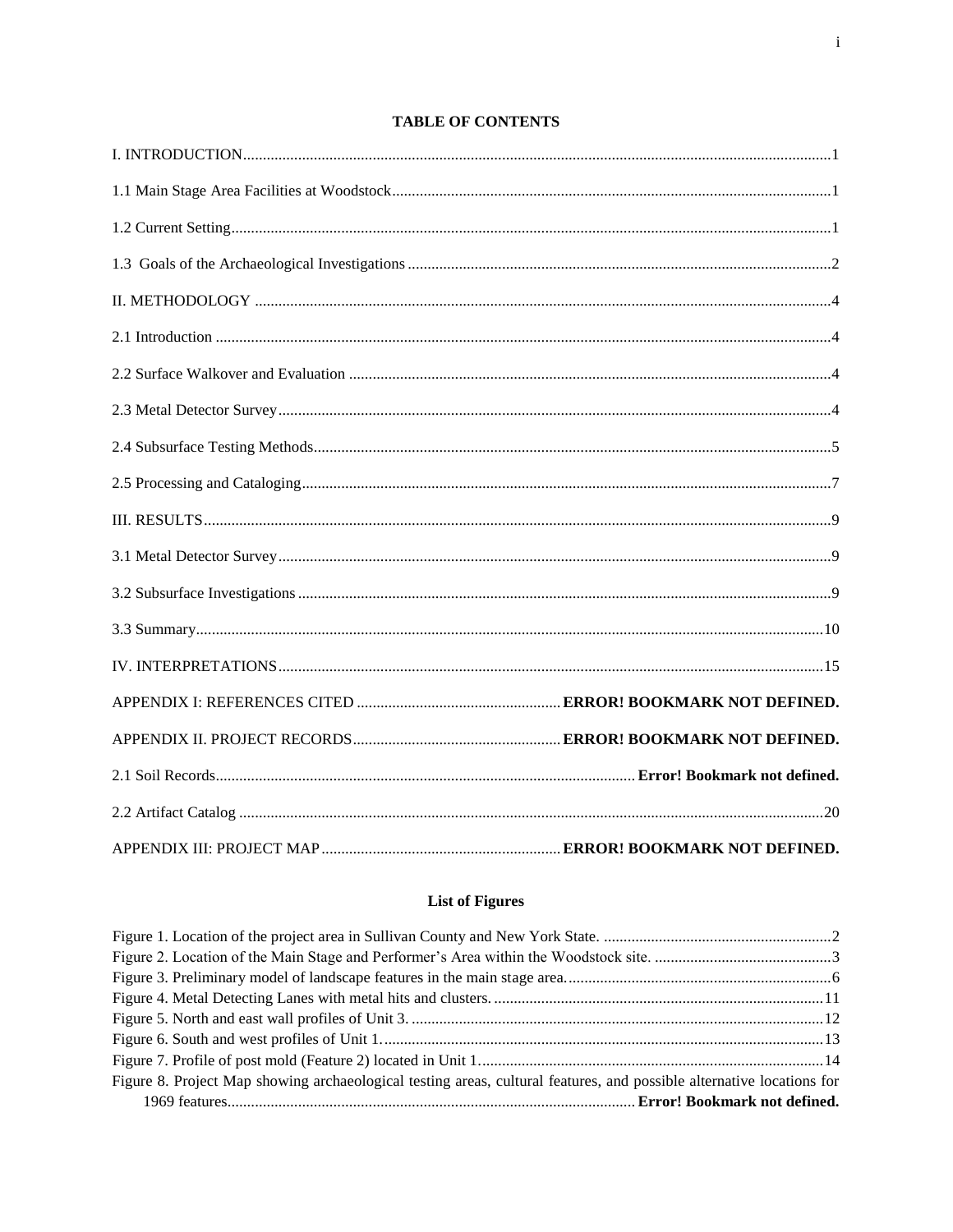| Photo 7. Main stage showing area between the stage and Peace Fence and speaker positions  16 |  |
|----------------------------------------------------------------------------------------------|--|

# **List of Tables**

|--|--|--|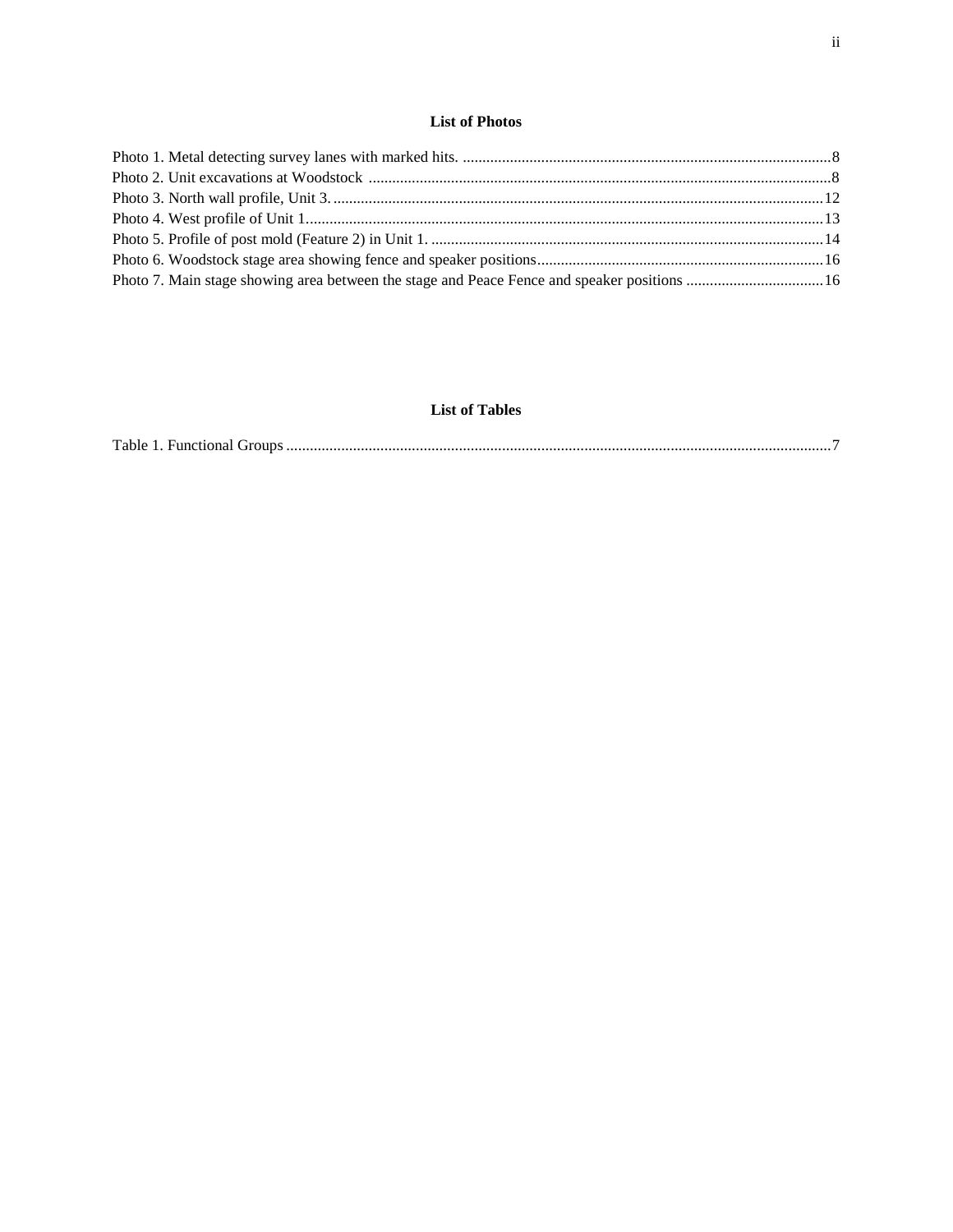

# **I. INTRODUCTION**

The Museum at Bethel Woods, Bethel Woods Center for the Arts contracted with the Public Archaeology Facility (PAF) to conduct archaeological investigations in the main stage area of the 1969 Woodstock concert on Yasgur's farm in the Town of Bethel, New York (Figure 1, p. 2). The Bethel Woods Center for the Arts developed in the early 2000s on the site of the original Woodstock concert. Originally focused on the performing arts, The Museum at Bethel Woods was added in 2008. The Museum is dedicated to preserving and interpreting the legacy of the sixties counterculture through the Woodstock site. The Woodstock site was placed on the National Register of Historic Places in 2017 and museum staff are currently developing interpretive plans for various areas of the concert site. In the Fall of 2017, a PAF crew assisted Museum personnel with locating 20 of the Bindy Bazaar vendor areas so that interpretive trails and signage could proceed. Current plans address the main stage and performer's areas so that interpretive installations can mark the location of the 1969 stage, fences, speaker towers, and performer's facilities. In June of 2018, archaeologists from PAF conducted a systematic metal detection survey and archaeological excavations in an attempt to locate and identify any subsurface evidence of cultural features related to the 1969 main stage area.

The fieldwork summarized in this document was performed under the supervision of Dr. Nina M. Versaggi, Director of the Public Archaeology Facility, Binghamton University. Maria O'Donovan served as the project director; Josh Anderson designed the metal detection survey and served as field director. Edgar Alarcon, Jesse Pagels, David Hanley, Kevin Sheridan, and Paul Brown were field crew. Maria Pezzuti performed all related administrative duties.

#### **1.1 Main Stage Area Facilities at Woodstock**

The main stage at Woodstock was nestled at the base of a hill, creating a natural amphitheater effect. Plans called for it to be approximately 80 ft (24.4 m) on a side (O'Donnell et al. 2015). The stage was surrounded by six speaker towers and separated from the crowd by a wooden fence that came to be known as "the Peace Fence". Chain link fencing connected to the Peace Fence on the sides and ran perpendicular to West Shore Road and behind the stage. The poles for this fence would have been set in concrete to help them withstand the push of crowds. The performers' area was located on the opposite side of West Shore Road and was connected to the stage by a wooden bridge that spanned the road. Support poles for the bridge were placed on either side of the road. The performers' area included a central pavilion and dressing tents. The performers' pavilion was a large, circular tent supported by telephone poles (Wade Lawrence, pers. comm. 2018; O'Donnell et al. 2015). The stage was apparently supported by a surface framework, leaving very little structural evidence once demolished. However, there were concrete footers for the speaker towers (O'Donnell et al. 2015) and a concrete pad for the stage (S. Tolly, pers. comm. 2018) would have left more definitive traces. Poles that were erected for the performers' bridge and pavilion may also have left subsurface evidence.

## **1.2 Current Setting**

The Woodstock concert site, particularly the main stage area, began to undergo modifications immediately after the concert. The main stage area is currently an open field while a new structure and driveway have been built in part of the performers' area on the opposite side of West Shore Road (Figure 2, p. 3). The open field surrounding the main stage, however, is not the same as it was in 1969. Festival goers left an immense amount of trash scattered over this area, which was cleared by bulldozing the trash (and probably a few inches of grass and soil) down the hill to be carried off site. In the 1980's, further land modifications occurred when the field surrounding the stage was reshaped with heavy equipment to smooth out the original contours of the hill.

The main stage area seems to have sustained the most significant impact, probably during festival construction of the 1998 "Day in the Garden" concert. Aerial photos clearly show scraping and gravel deposition in this area. Visual inspection revealed a compacted ground surface covered in gravel. Art installations consisting of a painted door and stacked, patterned rocks are also currently located on the surface in the stage area. An L-shaped drainage feature around the main stage, which consists of a gravel filled trough, may also relate to the 1998 concert.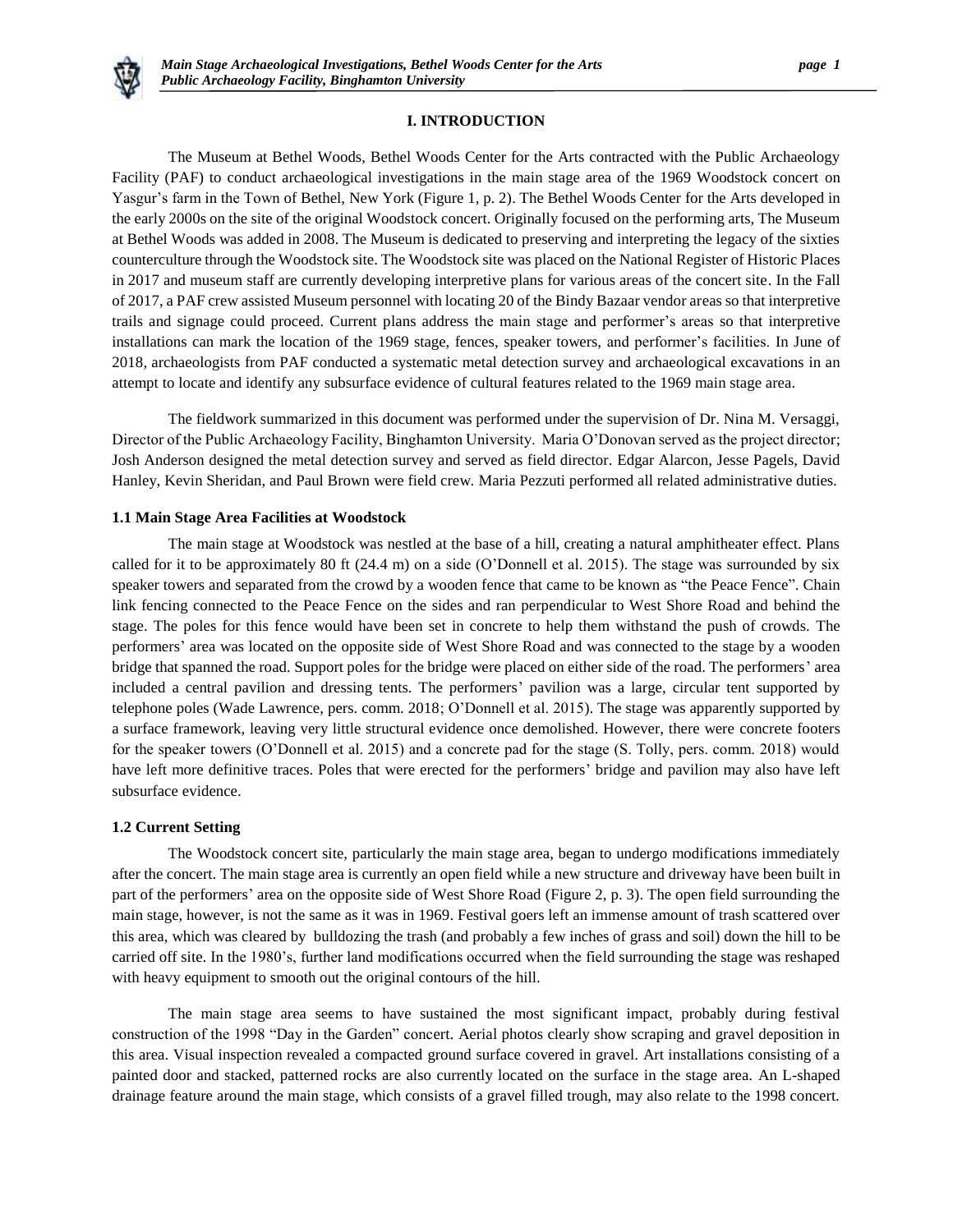

Other features visible on aerial imagery are two large circles on the west side of the stage area near the probable 1969 chain link fence line. These mark water facilities constructed for the 1998 concert and visual inspection suggested that their construction caused relatively deep disturbance.

# **1.3 Goals of the Archaeological Investigations**

The archaeological investigations aimed to provide another line of evidence to support or modify the oral histories about the Woodstock landscape and cultural features. Our first goal was to see if we could confirm the removal of trash from the field. If trash was still embedded in the ground, that could help us define the demarcation between the stage area and where the festival goers stood. Using aerial and other photographic images along with the cultural landscape report (O'Donnell et al. 2015), our second goal was to use archaeological techniques to see if evidence of the chain link fence and Peace Fence could be discovered. Finding evidence of either would not only help locate the fences but also provide a means for measuring back to approximate the stage location and possibly the speaker towers. The final goal was to conduct a thorough surface inspection to see if any evidence of the performers' bridge and pavilion was visible to confirm the locations of these features. PAF's archaeological methods were designed to address these goals.



Figure 1. Location of the project area in Sullivan County and New York State.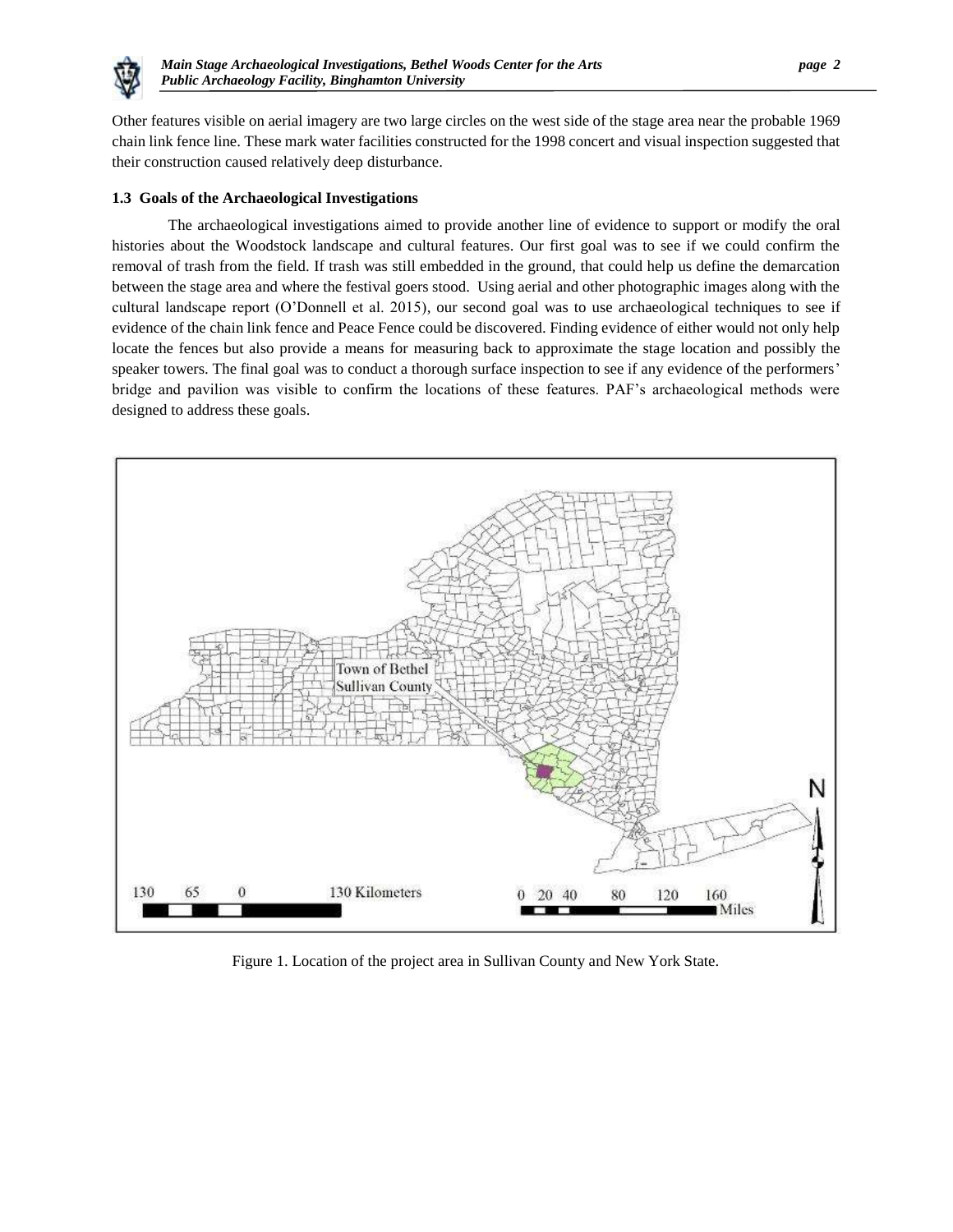



Figure 2. Location of the Main Stage and Performers' Area within the Woodstock site.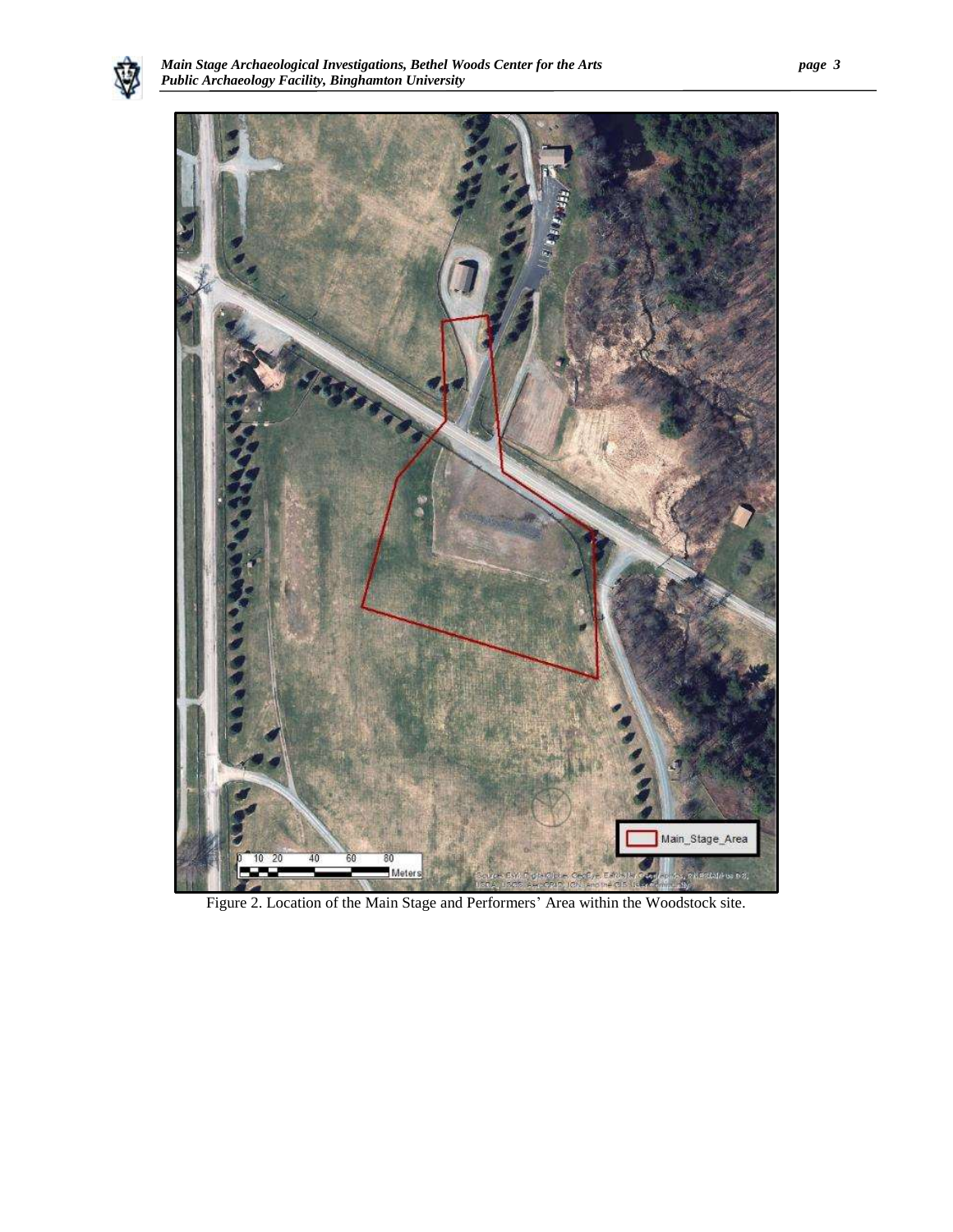

# **II. METHODOLOGY**

#### **2.1 Introduction**

The current plans for the main stage area focus on marking the main stage, fence lines, speaker towers, and performers' bridge over West Shore Road to convey a more authentic, period experience for visitors to the site. A cultural landscape report for the Woodstock site estimated the positions of all these features based, in part, on the 1969 plans for the concert (O'Donnell et al. 2015). Archaeologists from PAF employed three field methods to ground-truth these plans and locate original features from the 1969 concert, and assess the physical integrity of the landscape. We first conducted a surface walkover to determine if visible signs of cultural features persisted or if major ground disturbances were evident. This was followed by a systematic metal detection survey to collect additional information with which to evaluate the proposed model of this area. Finally, we placed excavation units in areas we thought would overlap some of the cultural features. These areas were mostly along the 1969 fence lines and near the towers.

#### **2.2 Surface Walkover and Evaluation**

Archaeologists conducted a surface walkover of the area prior to finalizing the design for metal detection and subsurface testing. Information from Bethel Woods staff (Wade Lawrence, pers. comm. 2018) regarding grading and filling of the main stage area was confirmed during surface inspection. The area is sparsely covered with vegetation and gravel is visible on the surface, which is fairly level and appears to have been compacted. A ditch has also been constructed around the main stage area (this is also probably related to the 1998 concert since it would protect the stage area from flooding). The field surrounding the main stage consisted of mowed grass and there were no visible signs of significant disturbance. Archaeologists also evaluated the probable areas of the performers' bridge and pavilion and compared current conditions to photos of the 1969 event. West Shore Road has been widened since the concert and areas where the large posts were that supported the bridge over the road are now covered by a gravel pull off, road pavement, and a modern asphalt driveway. The performers' pavilion area also appears to be partially located under a modern driveway. Some of the performers' area may also have been cut; 1969 photographs appear to show a more gradual slope on the north side of West Shore Road (Figure 3, p. 6).

The surface survey enabled archaeologists to establish priority areas for investigation. The major impacts in this area were from grading and filling activities after the 1969 concert. Impacted areas included the main stage, most of the speaker towers and the section of the Peace Fence directly in front of the stage. These were all excluded from our investigations. The performers' bridge and pavilion were also deemed a low priority for testing due to asphalt paving and modern impacts.

#### **2.3 Metal Detector Survey**

The rationale for employing metal detection relied on the prevalence of trash left on the Woodstock site after the 1969 concert (O'Donnell 2015). In this era, metal trash, including pull tabs and cans, was more common than today's ubiquitous plastic. Barriers, such as fences or speaker towers, would tend to create a line or area where the trash distribution would decrease and metal associated with stage construction and demolition would predominate. We proposed that metal detection might help us discern the area where concert goers stood from the area where the stage stood.

Systematic metal detecting was performed by professional archeologists who received training through the Advanced Metal Detecting for Archeologists (AMDA) course sponsored by the Register of Professional Archaeologists (RPA). Teams used high-end detectors that were less than five years old. Metal detecting transects were spaced at 5 and 10 m (16 and 32 ft) intervals. The shorter (5 m) interval was used along the western side of the main stage area where preliminary models indicated traces of the chain link fence and Peace Fence were more likely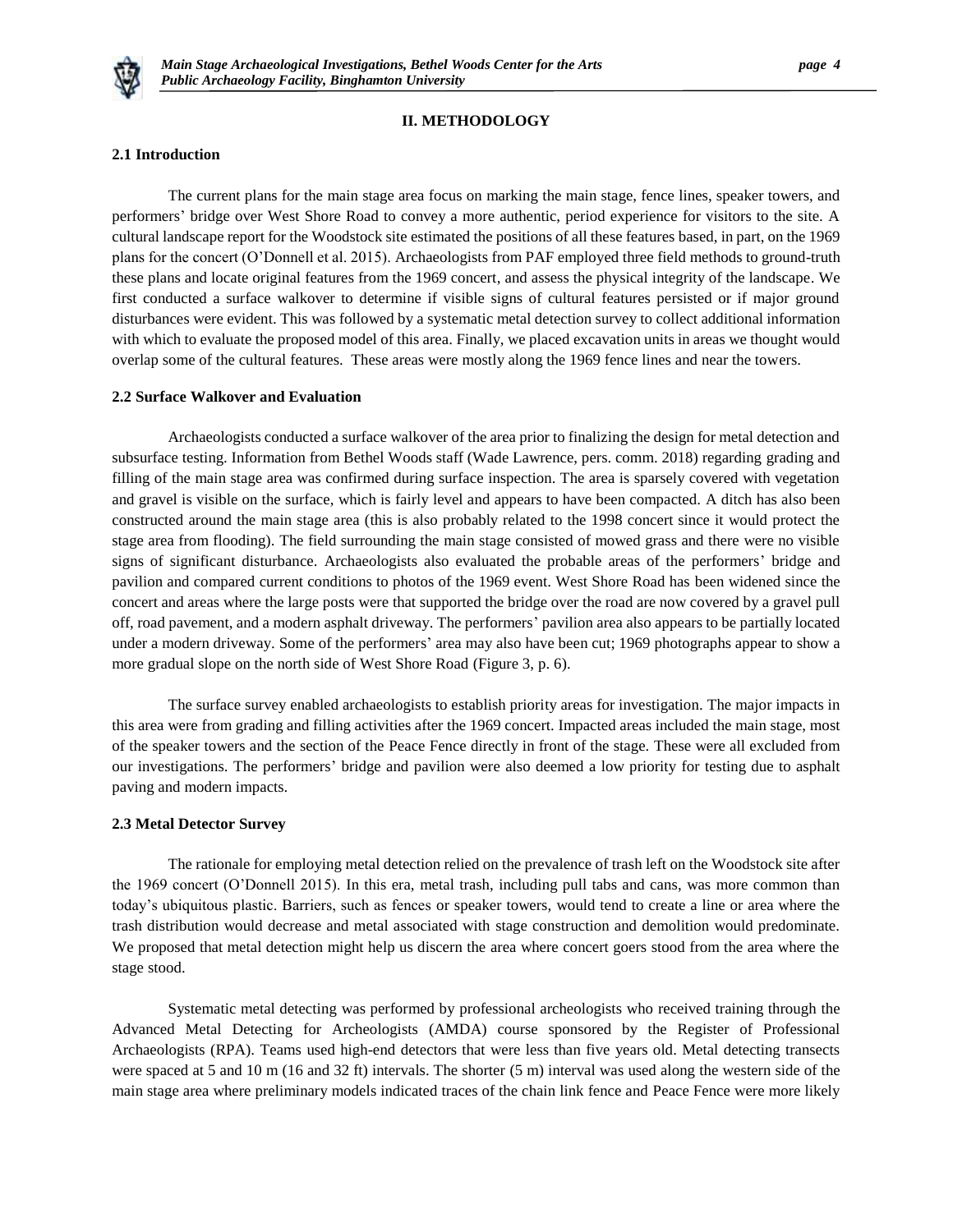

to be encountered. Metal detector operators surveyed along transects and marked any "hits" with a fiberglass pin flag (Photo 1). Hits were not excavated since the goal of the survey was not to examine material culture but to establish metal spatial patterning that would relate to concert features. All finds were mapped in with a GPS receiver and the resultant map plotted over the preliminary model to determine high potential areas for subsurface testing (see Figure 4, p. 11).

# **2.4 Subsurface Testing Methods**

Excavation units were placed based on the results of the metal detection survey, analysis of the preliminary model for this area and existing historic photos of Woodstock. All units and features were recorded in relation to a systematic reference grid with an arbitrary central datum. Horizontal and vertical control of the site was maintained through this systematic grid. Units were referenced according to a standard grid coordinate system with the site datum as origin point.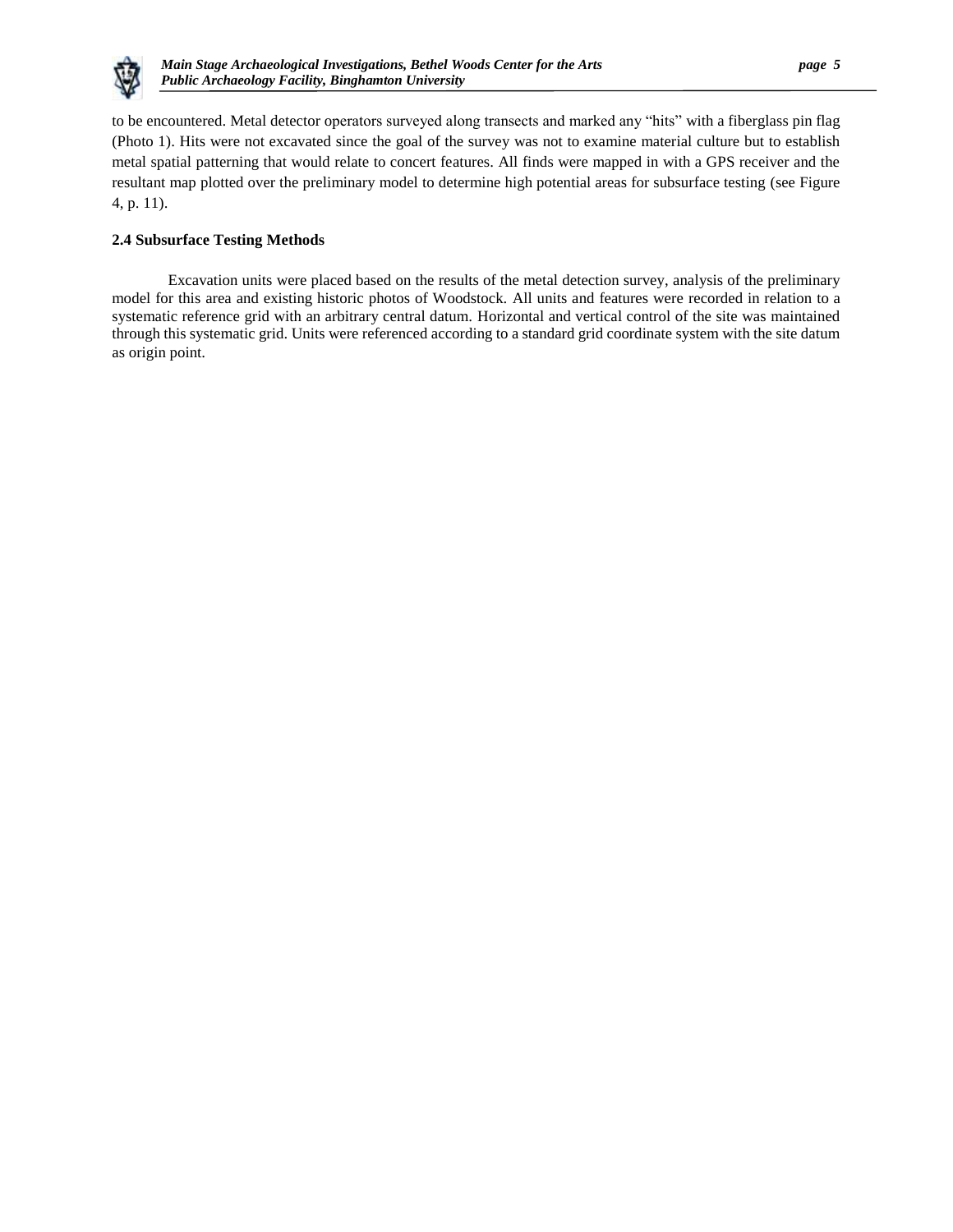



Figure 3. Preliminary model of landscape features in the main stage area (O'Donnell et al. 2015).

Excavation units measured 1 by 1 m (3.3 by 3.3 ft) square. Crews excavated units by hand within natural or cultural soil horizons. An initial plowzone level of 25 cm (10 in) was excavated. Arbitrary levels of 5 cm (2 in) were used after the initial 25 cm (10 in) level. All excavated soil was sifted through 1/4 in mesh onto plastic and all recovered material was bagged and submitted for laboratory analysis. Decisions regarding fill deposits, disturbance, and other processes that affected excavation strategy were made in the field by project directors, who are trained in the analysis of formation processes and deposition. All units were excavated at least 10 cm (5 in) into sterile B-horizon soils.

Crews followed a standard recording procedure for all units. They recorded characteristics for each arbitrary or natural level, including starting and ending depths, soil type, texture, and color, artifact composition, and presence and type of features. At the completion of each unit, profiles were drawn documenting stratigraphy and recording the Munsell value of each soil type. Profiled walls were also photographed for permanent record keeping.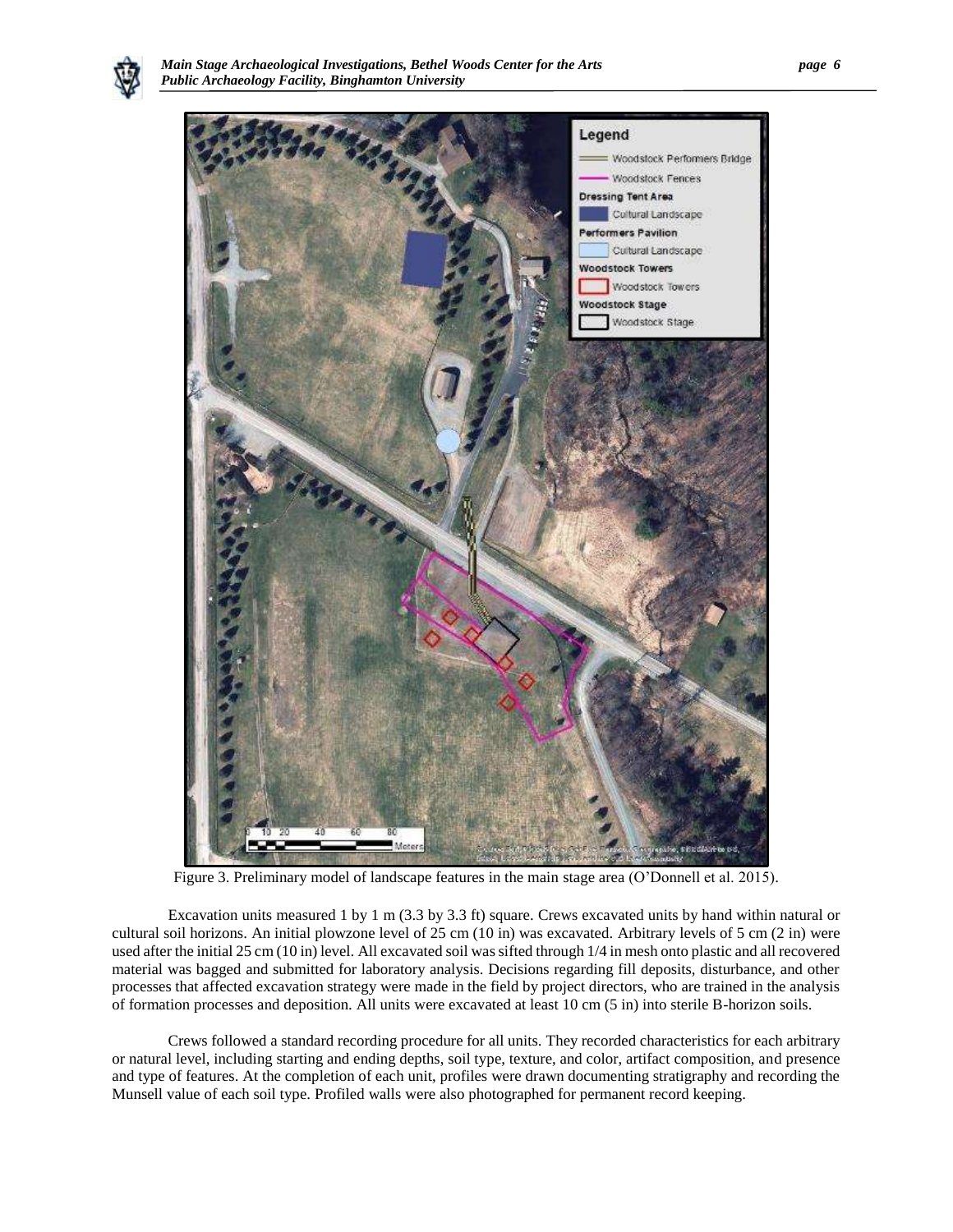

All features had their horizontal boundaries defined by troweling prior to any vertical excavation. At this stage, the feature was cleaned, mapped in plan view and photographed. The feature was then bisected and drawn and photographed in profile view.

# **2.5 Processing and Cataloging**

Following fieldwork, artifacts were processed and analyzed in PAF labs. Processing included washing and dry-brushing fragile materials, as well as checking and re-tagging of the artifact bags. The historic artifacts were catalogued according to a non-hierarchical catalogue system developed at PAF. The system used is a modification of South's artifact classification (South 1977), which is geared toward identifying the gross artifact patterning of functional groups. Following South, each artifact was classified as to functional group (Table 1), as well as a specific type attribute (e.g. nail, bottle, etc.). The type field is used as a very specific description of the artifact in question, potentially allowing the creation of various other groupings as the material and analysis of each site may dictate. Where possible, time ranges for the manufacture of these artifacts were assigned. The resulting artifact catalog was entered into a relational data base management program (Paradox) to facilitate subsequent analysis.

| <b>Functional Group</b> | Description               |
|-------------------------|---------------------------|
| 1                       | Food-related              |
| $\overline{c}$          | Food remains              |
| 3                       | Architectural             |
| 4                       | Hygienic/medicinal        |
| 5                       | Furniture                 |
| 6                       | Clothing                  |
| 7                       | Personal                  |
| 8                       | Lighting                  |
| 9                       | Tools and arms            |
| 10                      | Smoking                   |
| 11                      | Modern (post WWII)        |
| 12                      | Transportation/mechanical |
| 13                      | Manufacturing/production  |

# **Table 1. Functional Groups**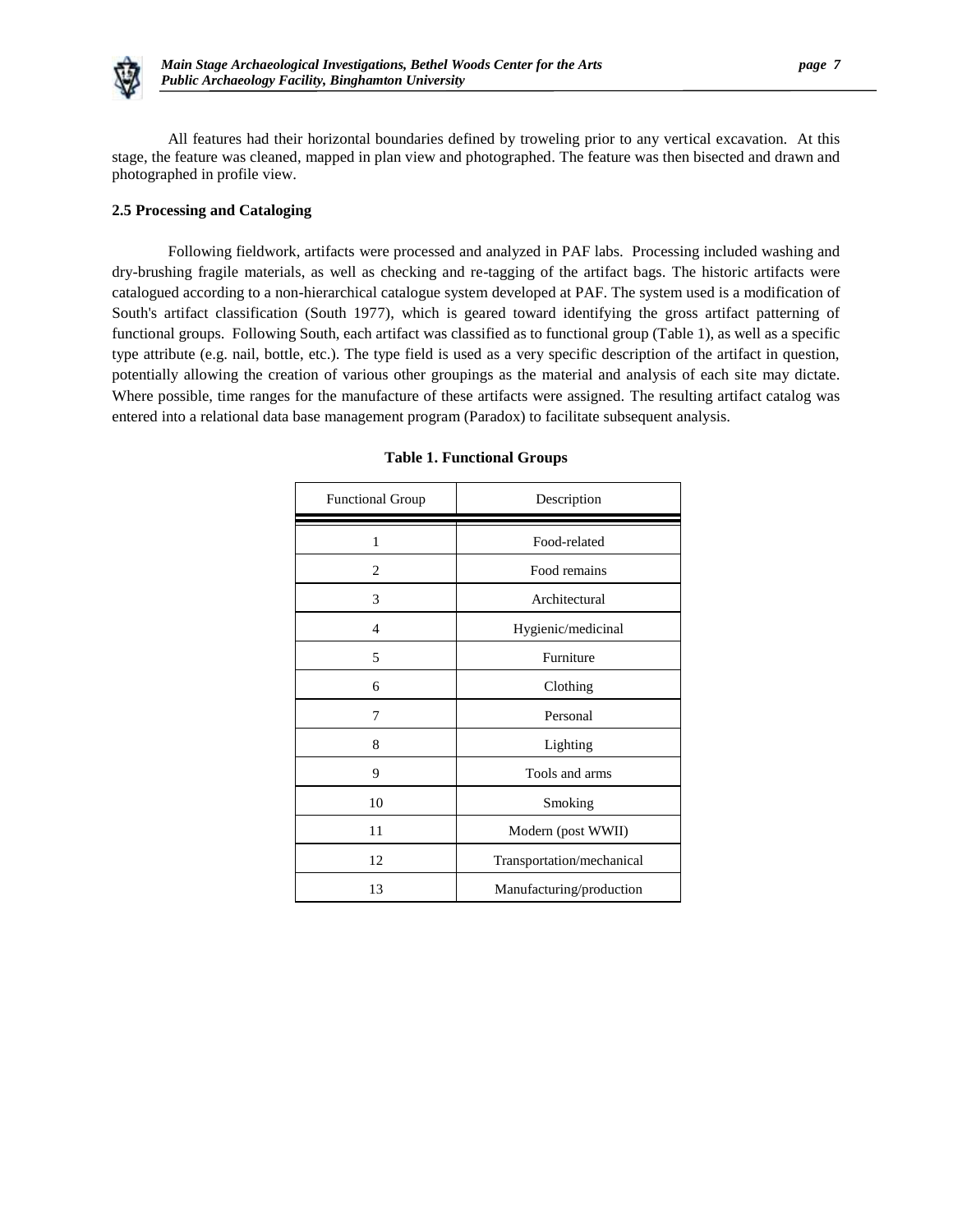



Photo 1. Metal detecting survey lanes with marked hits.

<span id="page-10-0"></span>

Photo 2. Unit excavations at Woodstock.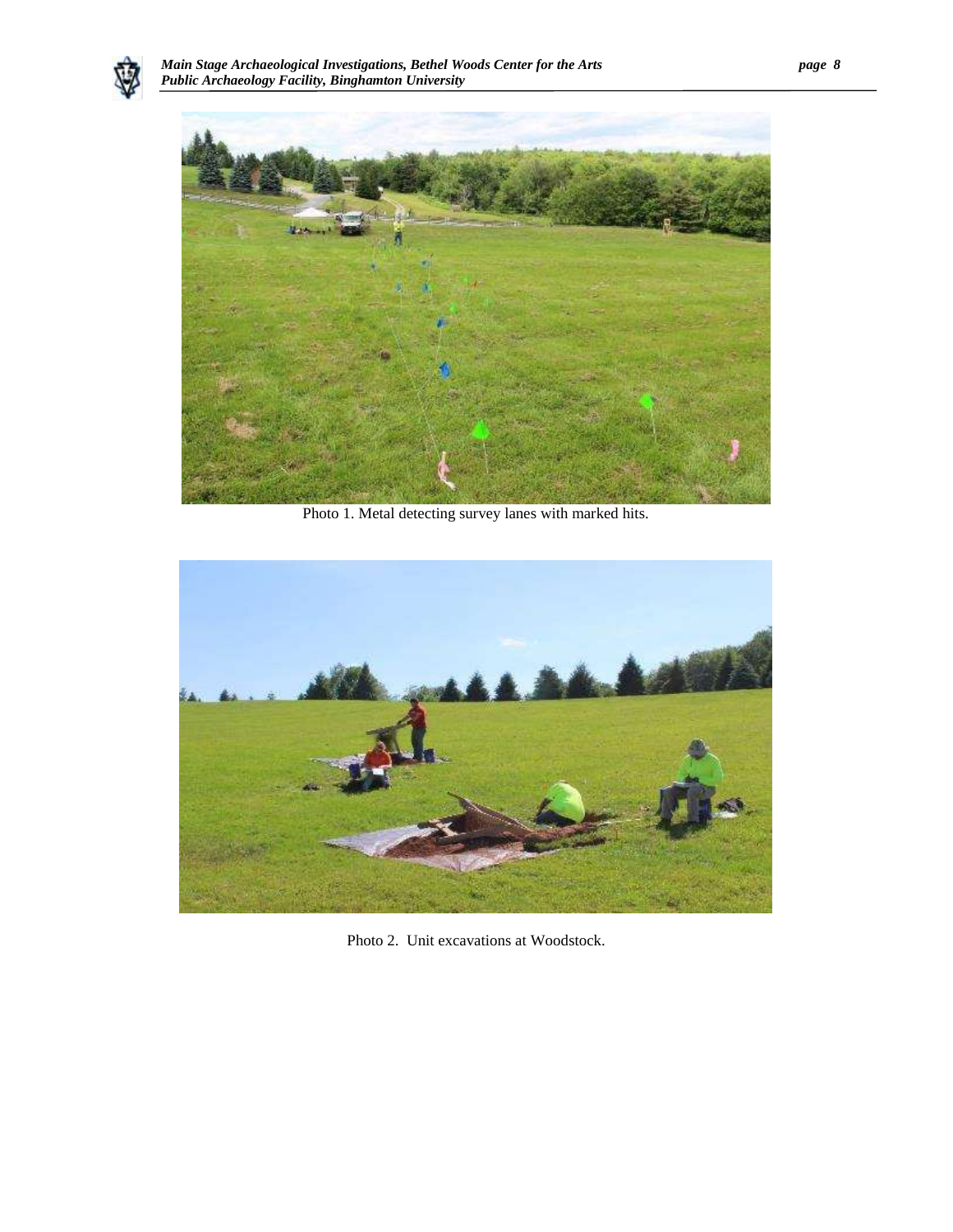

# **III. RESULTS**

#### **3.1 Metal Detector Survey**

The metal detector survey identified a definite pattern of "hits" (Figure 4, p. 11) that was consistent with the oral history regarding clean-up efforts after the Woodstock concert. Trash disposal, along with many other services, failed in the wake of the massive attendance at the festival. There are several pictures of the trash strewn aftermath in the area of the main stage and at least one showing bulldozing of trash (Levine 2007). This accords well with eyewitness accounts of trash being bulldozed down the hill and loaded into trucks for removal (S. Tolly, pers. comm. 2018). The distribution of metal objects near the main stage is also consistent with trash being moved downhill. The confirmation of the removal of concert trash also meant that we confirmed the potential that few if any artifacts related to the Woodstock festival would be found in this field. One unusual discovery was a break in the distribution of material in the vicinity of one of the towers. This may have been a coincidence, but the overlap of this feature with a null zone for metal was striking. The remainder of the archaeological testing was aimed at discovering buried soil anomalies that could be related to the fences or other features.

## **3.2 Subsurface Investigations**

Archaeologists placed excavation units in areas that had the potential to intersect the lines of the fences and areas where the towers once stood. Subsurface investigations defined a soil stratigraphy within the units that confirmed the bulldozing not only of trash but also a re-sculpting of the ground surface.

Soil stratigraphy was relatively consistent with the soil series mapped for this area (NRCS 2018). Units generally featured of a topsoil of dark red silt loam or channery loam underlain by subsoil of red to reddish yellow very channery loam (Appendix 2.1, p. 18; Figure 5, Photo 3, p. 12). The average end depth of the topsoil was 31 cm (12 in). This is somewhat deep for the Oquaga-Arnot Series which is associated with this area (NRCS 2018) and this may reflect subsequent modifications to the site, including re-deposition of soil downhill during trash cleanup after the Woodstock concert. Unit 1 appeared to contain a "buried" A horizon or topsoil horizon approximately 8 cm (3 in) below the surface of the unit that could be related to flipping or overturning of topsoil during bulldozing activities (Figure 6, Photo 4, p. 13). Unit 5 also had evidence of some disturbance along its northern wall at about 35 cm (14 in) below surface that consisted of a strong brown soil with charcoal flecking and rocks. It is unclear what may have caused this disturbance. All units were excavated at least 10 cm (4 in) into sterile subsoil. The average end depth of unit excavation was 62 cm (24 in).

Excavations also produced 117 artifacts, more than was expected. Artifacts collected from the units consisted primarily of bottle glass and plastic (Appendix 2.2, p. 20). Wire nails, aluminum pull tabs, and a carbon battery rod were also recovered. Very few of the items from the excavations can be definitively dated to the Woodstock concert but it is likely that many are associated with this relatively intensive depositional event. An aluminum "stay tab" from a can (1985+), a black plastic item used for a "Tension Enclosure System" with a patent date of 1986, and the cap from a Paper Mate blue stick pen (1971+) all post-date the Woodstock concert.

Most importantly, excavations identified a post mold (the outline of the pit the post was placed in) that is probably from the chain link fence in the main stage area. A large post mold was found close to the north wall of Unit 1. The post mold was first identified at approximately 69 cm (27 in) below surface as a somewhat mottled dark red brown stain. Soil in the post was a loose silt loam. It measured 30 cm (12 in) in diameter at its widest point and was 58 cm (23 in) in depth (Figure 7, Photo 5, p. 14). Given the dimensions of this post mold, its depth, and its location, it is most probably a pit that was dug by shovel or auger to receive the post and concrete to anchor the post securely in the ground. This post mold occurs near the predicted line for the chain link fence constructed along the west side of the stage perpendicular to West Shore Road. The post mold feature is about 187 ft from the edge of the current road. West Shore Road has been widened since the 1969 concert but given the distance from the current road edge, it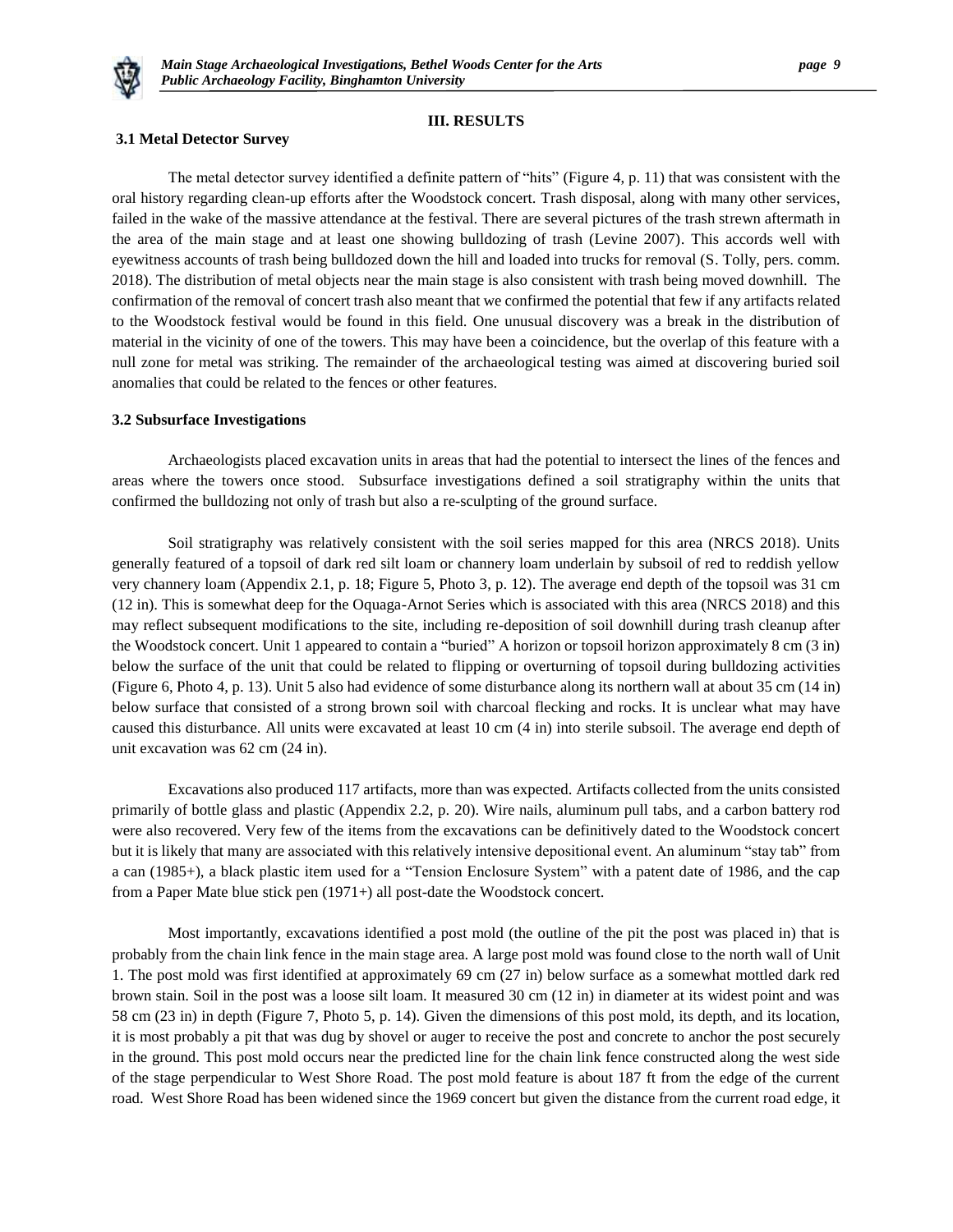

is likely that this post marks the corner, or is near the corner, where the chain link security fence intersected the wooden Peace Fence.

#### **3.3 Summary**

The metal detector survey at the Woodstock site established a pattern of hits that is likely related to the process of trash removal after the concert. Along one metal detection transect, a gap in metal hits corresponds to the approximate location of one of the towers. In terms of artifacts collected, all units contained relatively modern artifacts but there is no evidence that definitively links this material to the actual 1969 concert. Trash removal activities may also be evident in at least one unit excavated at the site. The six test units were placed based on the results of the metal detector survey, analysis of the preliminary model of the 1969 concert site, and examination of photographs from the concert. One unit contained a post mold probably related to the chain link fence that ran perpendicular to West Shore Road at the western side of the stage. This post mold, and the results from excavations and metal detection, suggest some alternative possibilities for the location of features related to the Woodstock concert.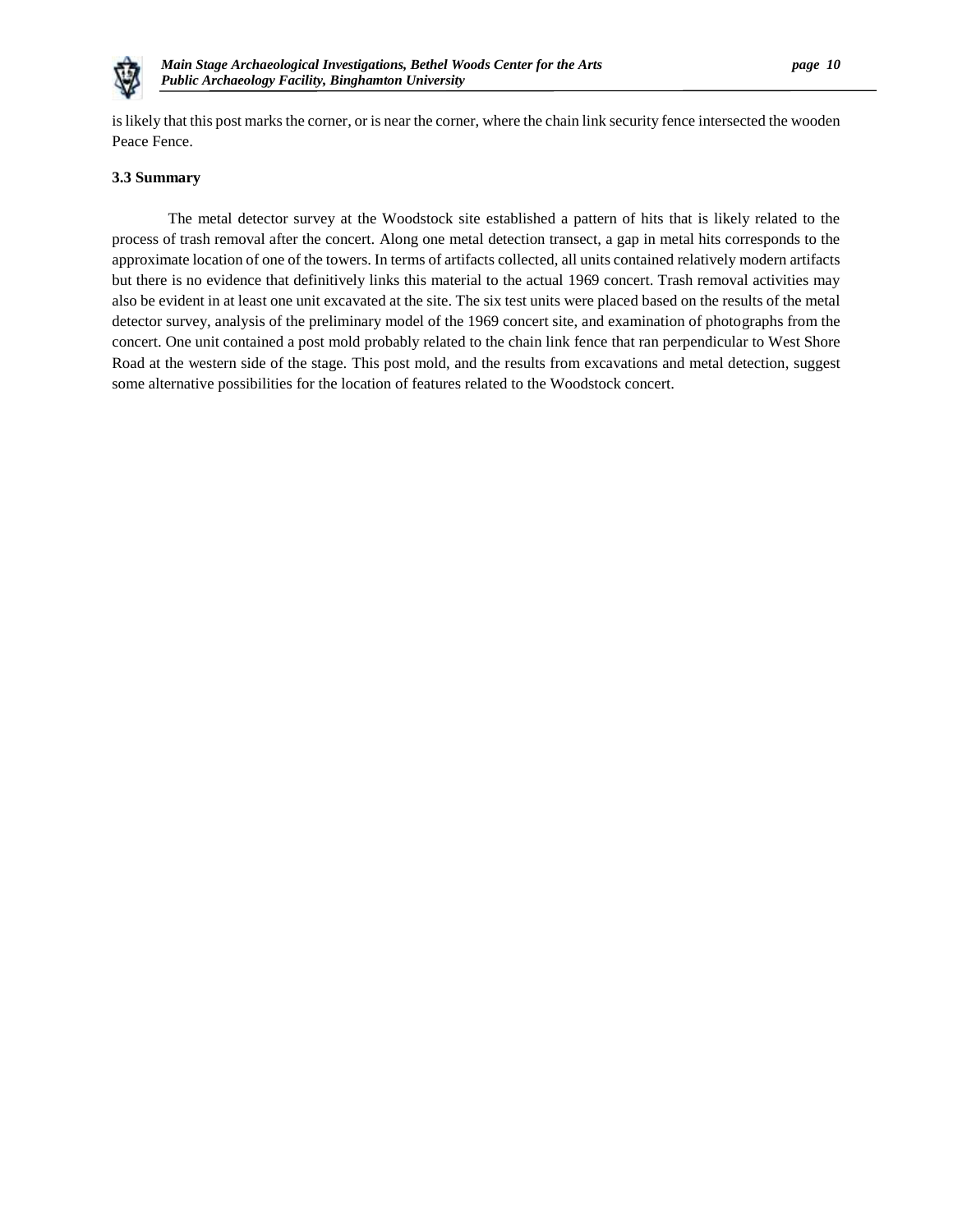



Figure 4. Metal Detecting Lanes with metal hits and clusters with the preliminary landscape model (O'Donnell et al. 2015) as a base map.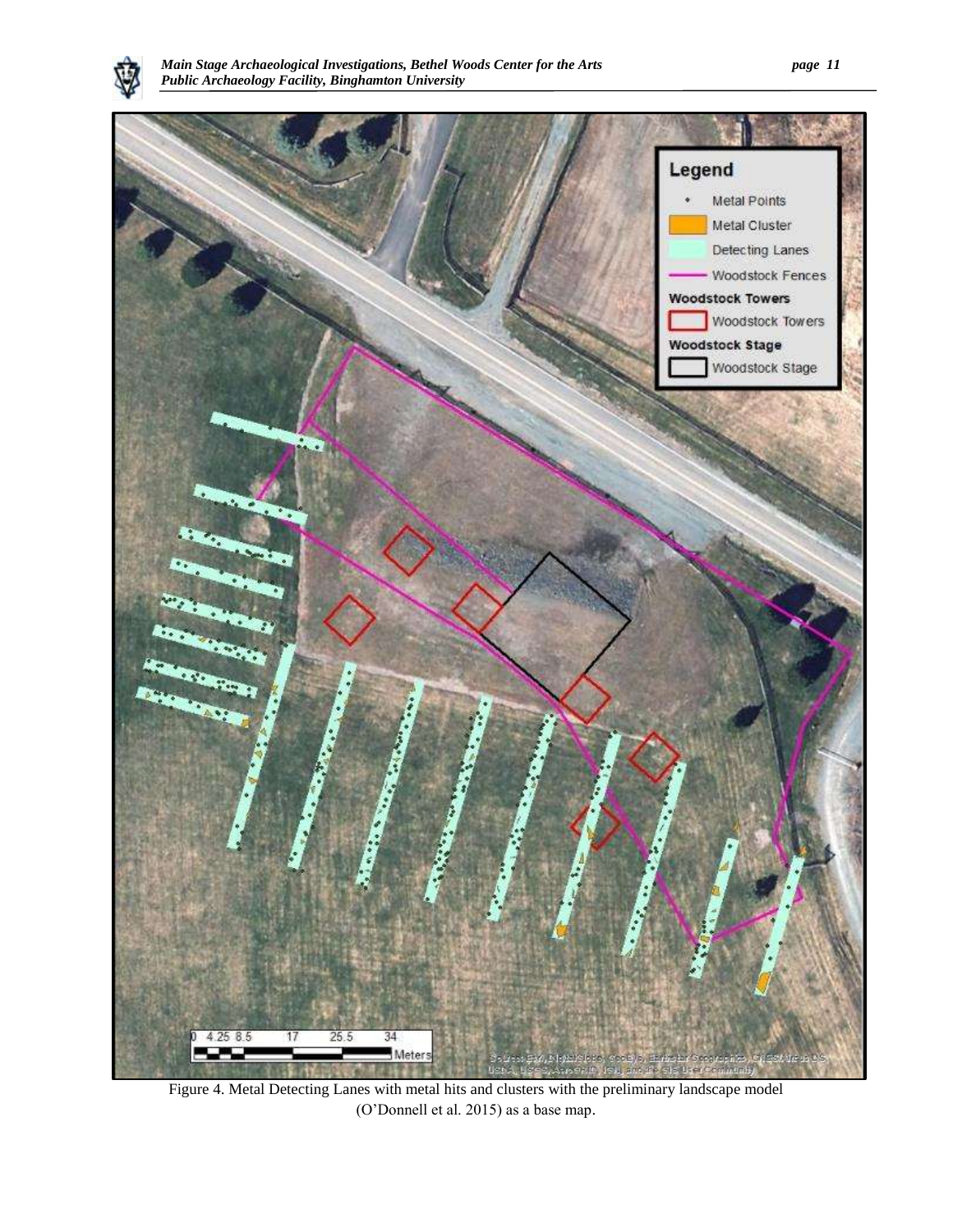



Figure 5. North and east wall profiles of Unit 3.

<span id="page-14-0"></span>

Photo 3. North wall profile, Unit 3.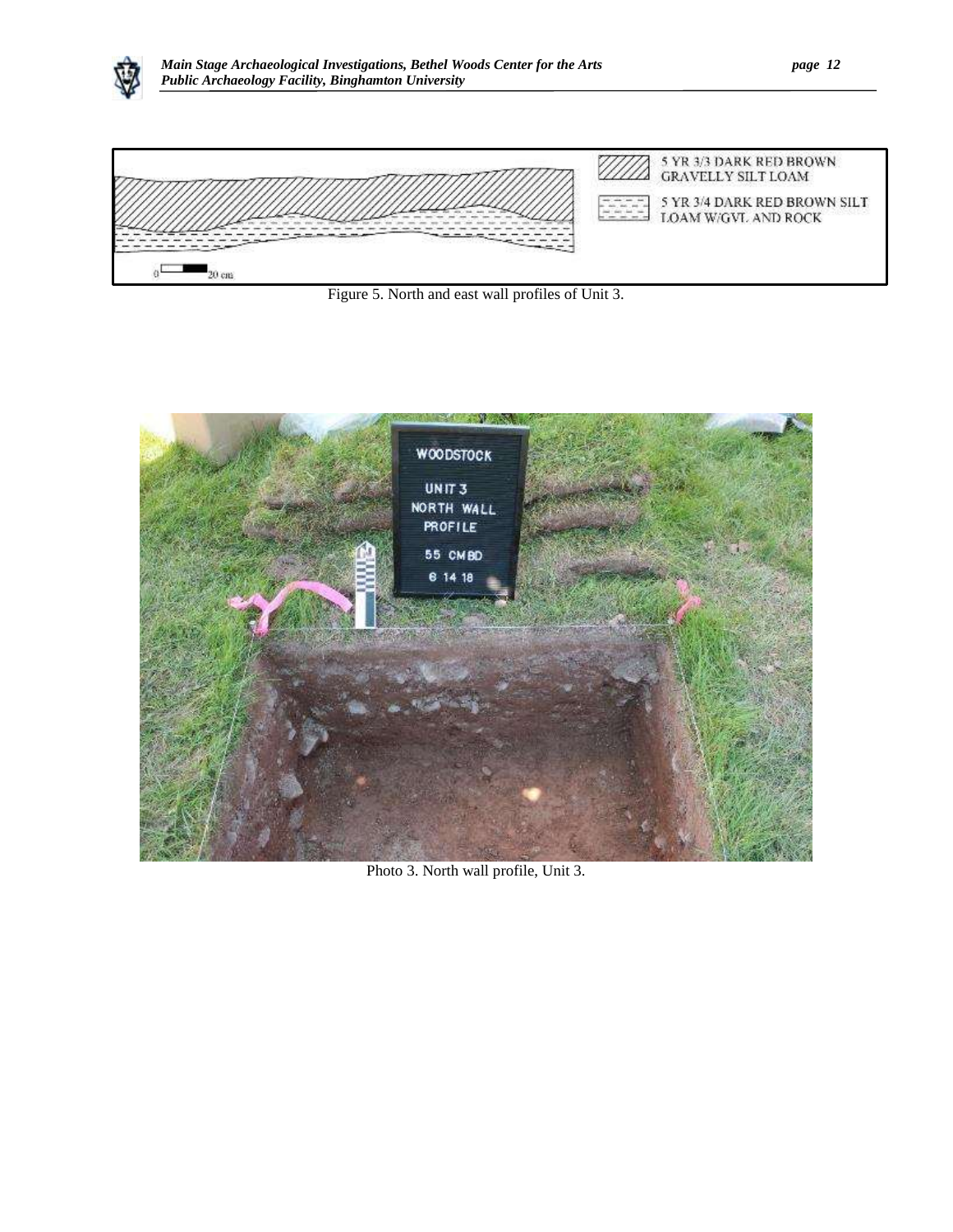



Figure 6. South and west profiles of Unit 1.

<span id="page-15-0"></span>

Photo 4. West profile of Unit 1.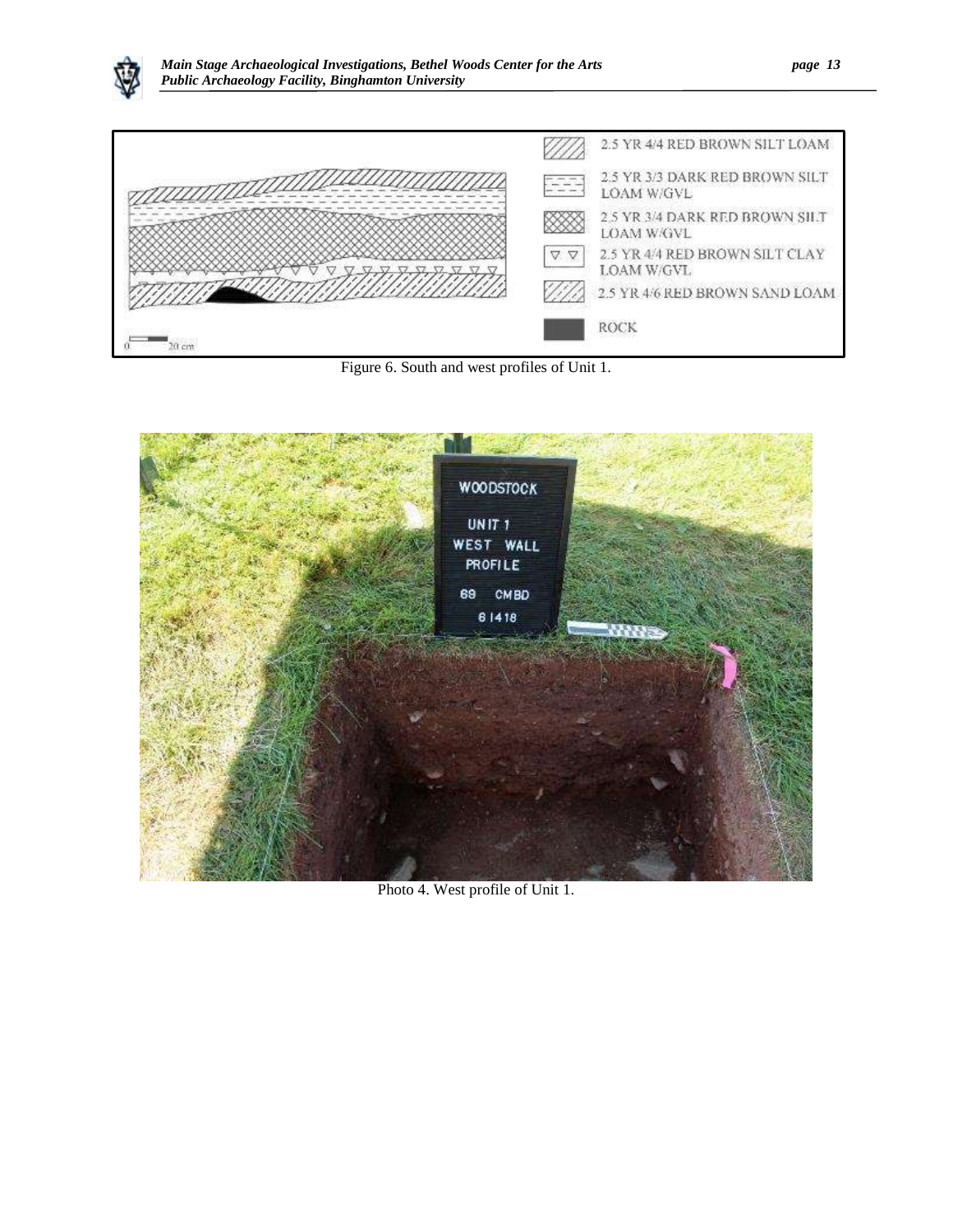



Figure 7. Profile of post mold (Feature 2) located in Unit 1.

<span id="page-16-0"></span>

Photo 5. Profile of post mold (Feature 2) in Unit 1.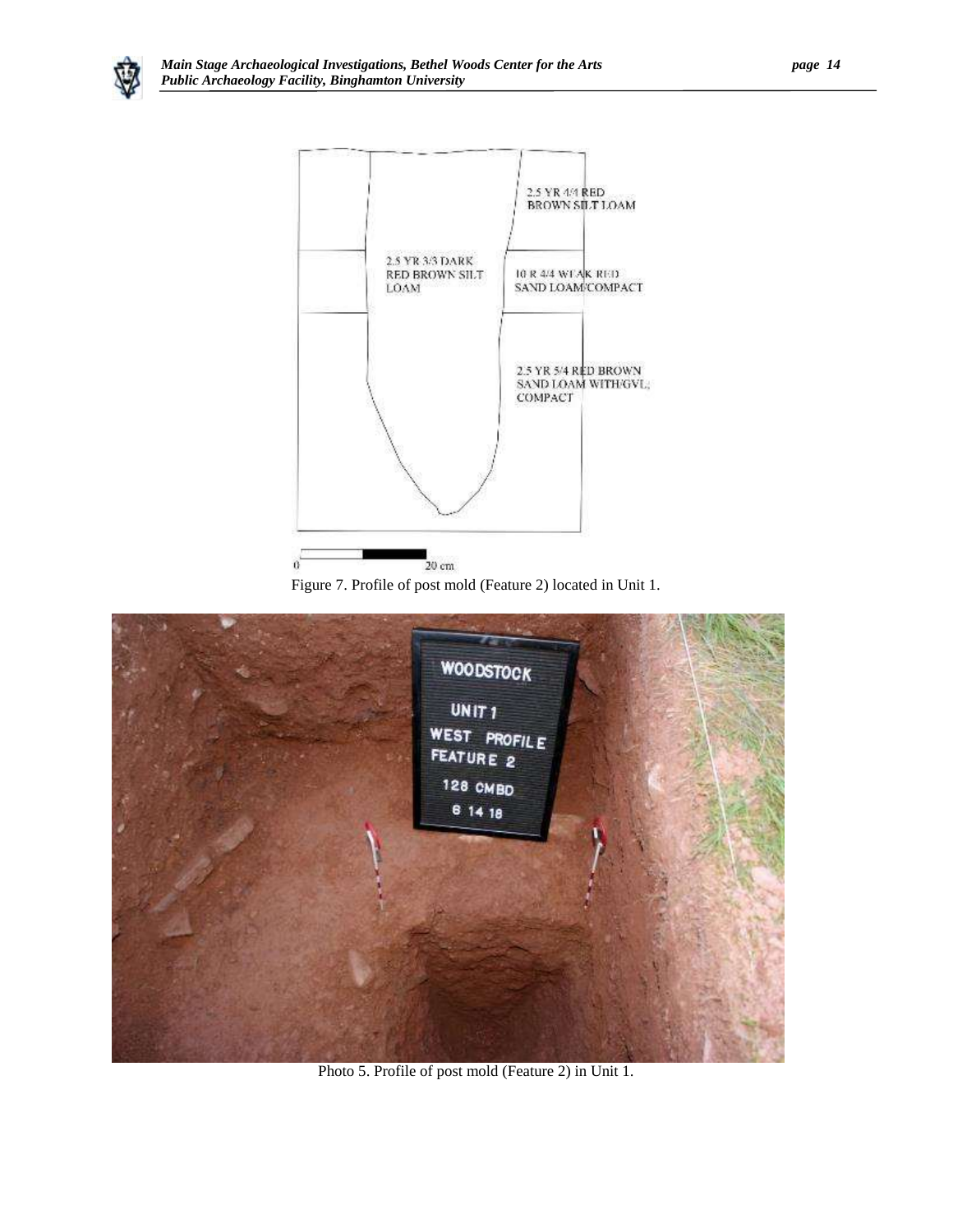

# **IV. INTERPRETATIONS**

Archaeological investigations of the main stage area combined with photographic evidence suggested several alterations to the preliminary landscape model (Figure 3, p. 6). The post mold located in Unit 1 corresponds to the general location of the chain link fence predicted from photographs and the cultural landscape study. However, its location slightly modifies the angle of the fence on the western side of the stage. This post mold could represent the corner of the chain link fence where the wooden Peace Fence in front of the stage ran. It could also have been close to the end of the fence line and not the corner. Either alternative indicates that the chain link fence line ran further south and west than is currently suggested by the preliminary model of the main stage area; the post's location also suggests that the chain link fence met the Peace Fence at a more acute angle than predicted (Figure 8, p. 22). This is supported by photographic evidence showing the relationship between the Peace Fence and the main stage. These photos also suggest a gap of at least 5 feet existed between the main stage and the Peace Fence (Photos 6 and 7, p. 16).

The speaker tower locations associated with the main stage area primarily fall within the area that was graded and filled for the 1998 Day in the Garden concert. Unit 6 was placed in the one possible speaker location that fell well outside this disturbance to test for possible indications of the tower. This was also the area where the metal detection survey found a gap in metal hits that corresponded to the predicted tower location. However, Unit 6 did not produce any definitive evidence of the tower. It is possible that construction of the speaker towers entailed few activities that would leave subsurface traces. Examination of aerial photos supplied by The Museum at Bethel Woods suggests that the two southern speaker towers in the crowd area were angled toward the audience (Photo 6, p. 16). Other photographic evidence showing the main stage and speaker positions directly to the west of the stage suggests that they were not parallel as indicated in the preliminary model. Rather, they were offset to each other with the one farthest from the stage positioned slightly forward (Photo 7, p. 16). The photographic evidence of speaker tower positions accords well with the evidence from archaeological investigations regarding fence positioning (Figure 8, p. 22).

Artifacts from unit excavations were typical of artifacts that would be discarded at a concert and included glass bottle fragments, plastic, and aluminum pull tabs. However, there were very few diagnostic items, and several chronologically diagnostic artifacts post-dated the 1969 concert. This is to be expected since this area has been open to deposition since 1969 and there was a subsequent concert in 1998. The low density of artifacts within the area is also consistent with reports that trash was bulldozed off the site following the concert.

Revised interpretations of the preliminary model based on archaeological investigations are indicated on a plan map of the main stage area (Figure 8, p. 22). These are possible interpretations that could change with new evidence but will, hopefully, aid in compiling a more accurate reconstruction of the main stage area within the Woodstock site.